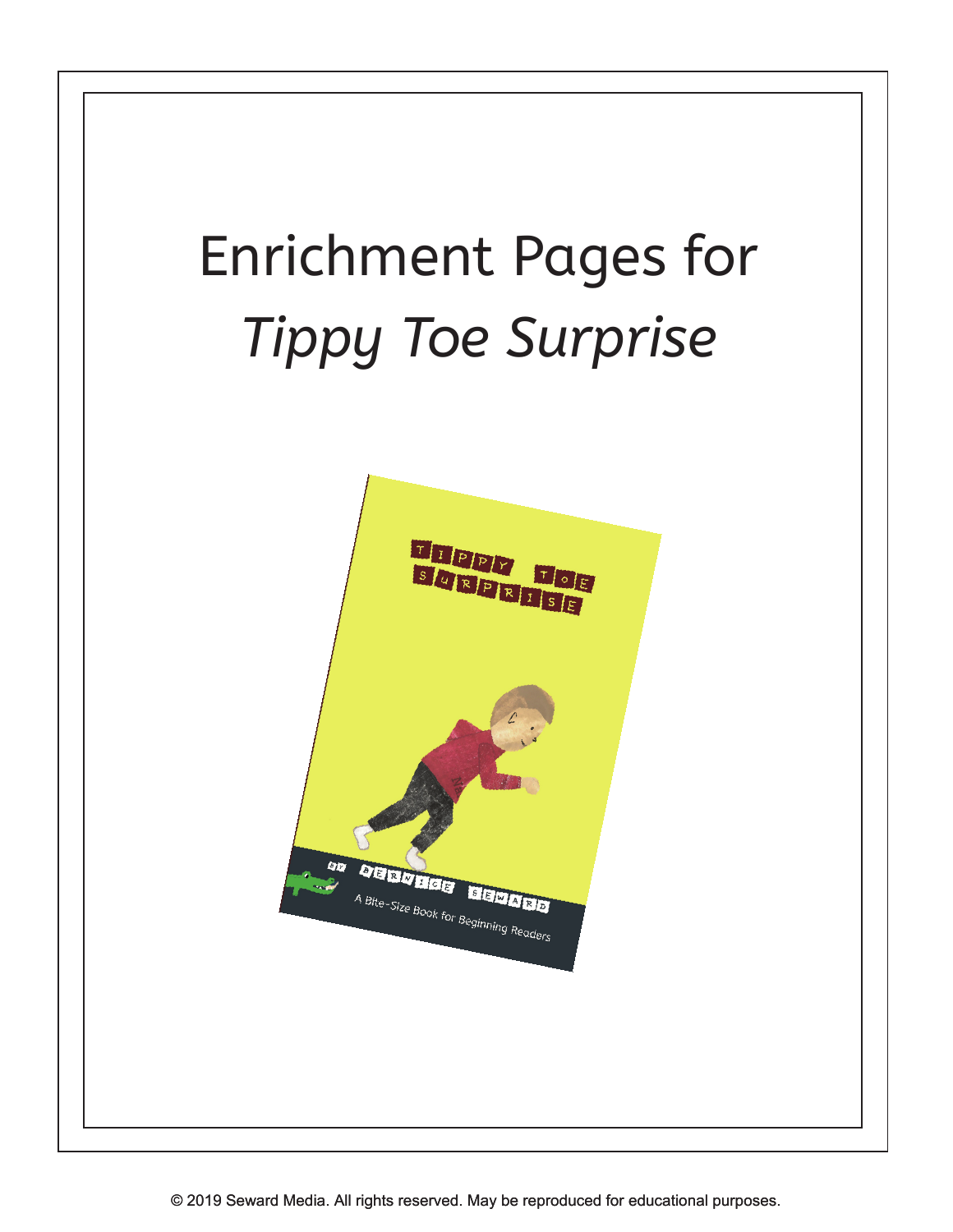# ENRICHMENT PAGES

#### *Tippy Toe Surprise*

#### Connections

1. What happened at the beginning of this story? In the middle? At the end?

2. Was Dylan able to surprise his daddy? Do you think he was sad about what happened? Why or why not?

3. What was your favorite part of the story? Why?

4. Who do YOU like to sneak up on? Make up your own story! Create a collage illustration to go with your story. If you have time, paint recycled paper to use for your collage illustration.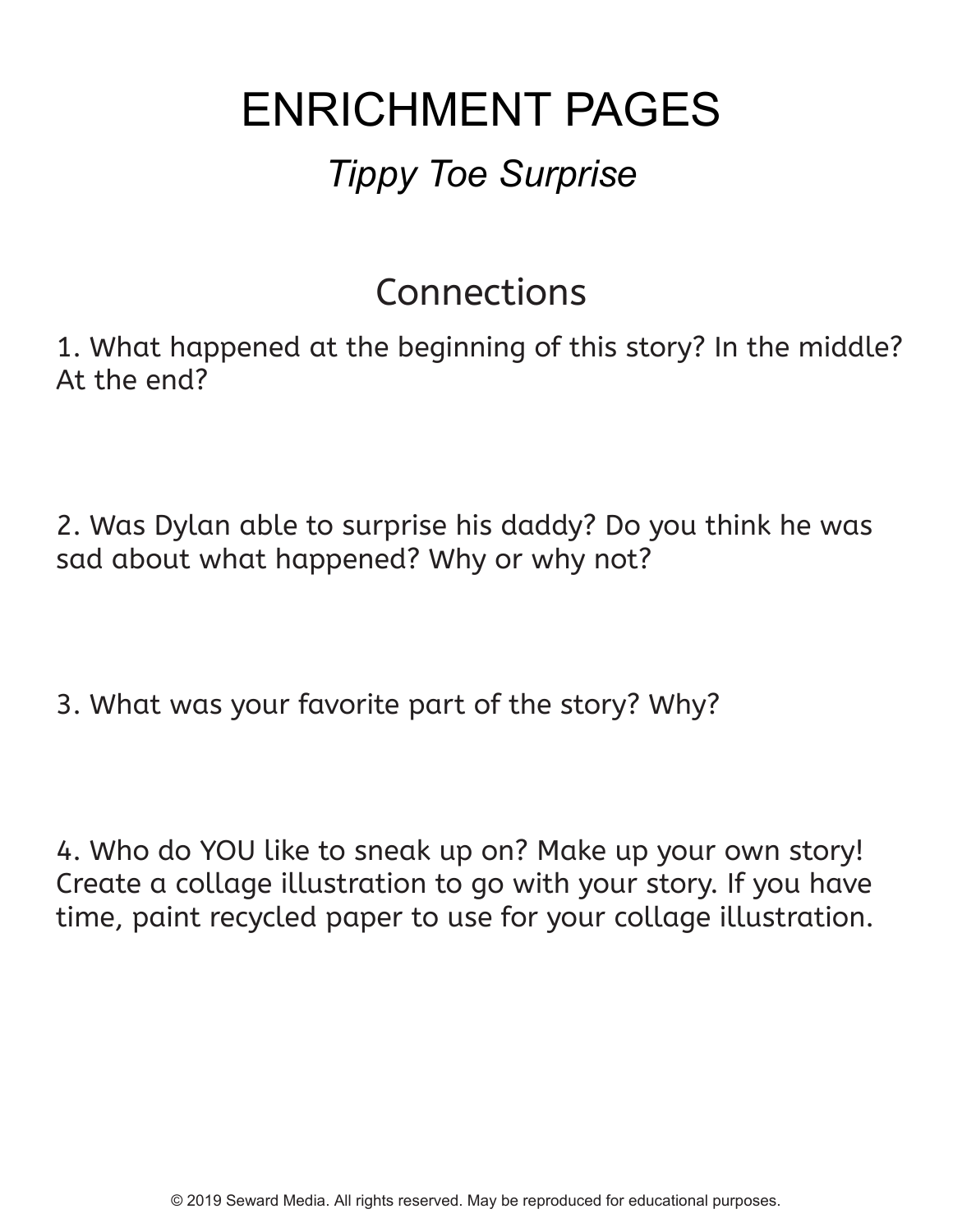## *Tippy Toe Surprise* Sentence Tic-Tac-Toe

Read a sentence. Put a scrap of paper (or another "marker") on each square you read. Three in a row wins!

| He crouched<br>down low.              | He snuck<br>down the<br>hall. | Oh, no!                |
|---------------------------------------|-------------------------------|------------------------|
| He tiptoed<br>back to the<br>kitchen. | He took off<br>his shoes.     | "Can I sneak,<br>too?" |
| Daddy tickled<br>them!                | He grinned a<br>tricky grin.  | "Maybe next<br>time!"  |